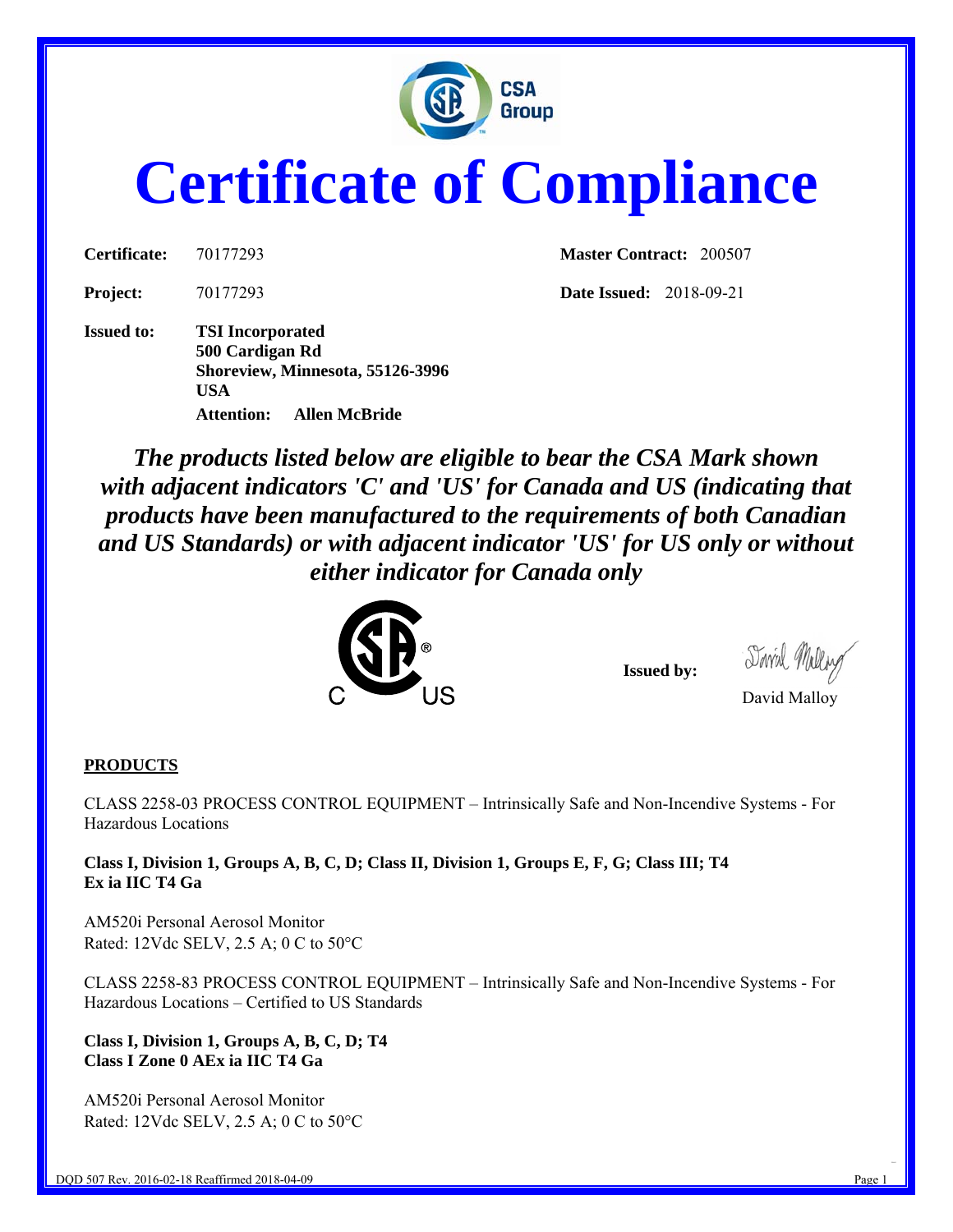

**Certificate:** 70177293 **Project:** 70177293

**Master Contract:** 200507 **Date Issued:** 2018-09-21

#### **Conditions of Acceptability:**

- i. The AM520i Personal Aerosol Monitor shall only be used in conjunction with battery pack assembly model number 803322.
- ii. For applications in the hazardous area, connection to the Micro USB 2.0 Type B port terminal shall not be made. When used outside of the hazardous area, the USB terminal may be connected to nonintrinsically safe mating Micro USB 2.0 Type B port of a computer that shall be:
	- a. Powered only by a certified safety extra low-voltage (SELV) supply (per IEC 60950) having a Um output voltage limit of [25 Vdc at 90 Watts].
- iii. The AM520i shall only be charged in the non-hazardous area using the charger specifically supplied for use with the unit approved as SELV or Class 2 equipment against IEC 60950. The maximum output voltage from the charger shall not exceed 12 Vdc.

#### **APPLICABLE REQUIREMENTS**

| CAN/CSA-C22.2 No. 61010-1-12<br>(reaffirmed 2017) | Safety requirements for electrical equipment for measurement,<br>control, and laboratory use - Part 1: General requirements - Third                                             |
|---------------------------------------------------|---------------------------------------------------------------------------------------------------------------------------------------------------------------------------------|
| CAN/CSA C22.2 No. 60079-0:15                      | Edition; Update No. 1: July 2015; Update No. 2: April 2016<br>Explosive Atmospheres – Part 0: Equipment – General<br>Requirements - Third Edition                               |
| CAN/CSA C22.2 No. 60079-11:14                     | Explosive Atmospheres - Part 11: Equipment Protection by<br>Intrinsic Safety "i" – Second Edition                                                                               |
| CAN/CSA C22.2 No. 60529:16                        | Degrees of protection provided by enclosures (IP Code) – Second<br>Edition                                                                                                      |
| ANSI/UL 60079-0-2013                              | Explosive Atmospheres – Part 0: Equipment – General<br>Requirements<br><b>Sixth Edition</b>                                                                                     |
| ANSI/UL 60079-11-2014                             | Explosive Atmospheres – Part 11: Equipment Protection by<br>Intrinsic Safety "i"<br><b>Sixth Edition</b>                                                                        |
| ANSI/UL 61010-1-2016                              | Safety Requirements for Electrical Equipment for Measurement,<br>Control, and Laboratory Use - Part 1: General Requirements<br><b>Third Edition</b>                             |
| ANSI/IEC 60529 - 2004<br>(reaffirmed 2011)        | Degrees of Protection Provided By Enclosures (IP Code)                                                                                                                          |
| <b>ANSI/UL 913-2015</b>                           | Standard for Intrinsically Safe Apparatus and Associated<br>Apparatus for<br>Use in Class I, II, III, Division 1, Hazardous (Classified)<br>Locations<br><b>Seventh Edition</b> |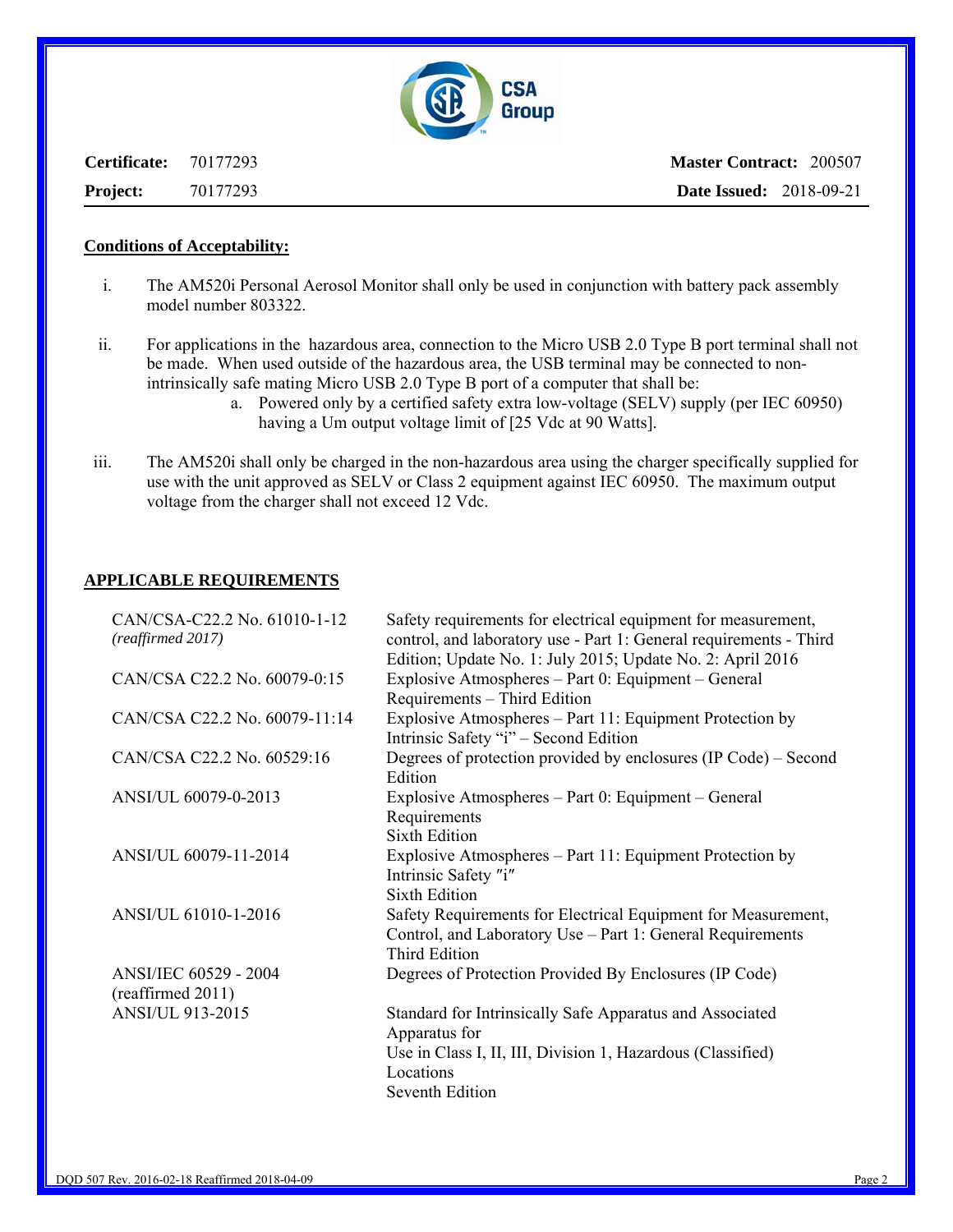

**Certificate:** 70177293 **Project:** 70177293

**Master Contract:** 200507 **Date Issued:** 2018-09-21

## **MARKINGS**

The manufacturer is required to apply the following markings:

- Products shall be marked with the markings specified by the particular product standard.
- Products certified for Canada shall have all Caution and Warning markings in both English and French.

Additional bilingual markings not covered by the product standard(s) may be required by the Authorities Having Jurisdiction. It is the responsibility of the manufacturer to provide and apply these additional markings, where applicable, in accordance with the requirements of those authorities.

The products listed are eligible to bear the CSA Mark shown with adjacent indicators 'C' and 'US' for Canada and US (indicating that products have been manufactured to the requirements of both Canadian and U.S. Standards) or with adjacent indicator 'US' for US only or without either indicator for Canada only.

The following markings shall appear on the AM520i Personal Aerosol Monitor

- Manufacturer's name: "TSI Incorporated", or CSA Master Contract Number "200507", adjacent to the CSA Mark in lieu of manufacturer's name.
- Certificate Number: "15.70177293X" near CSA Mark or "CSA: 18.70177293X" if not near Mark.
- Model number: As specified in the PRODUCTS section, above.
- Electrical ratings: As specified in the PRODUCTS section, above.
- Ambient temperature rating: As specified in the PRODUCTS section, above.
- Manufacturing date in MMYY format, or serial number, traceable to year and month of manufacture.
- The CSA Mark, as shown on the Certificate of Conformity.
- Hazardous Location designation: As specified in the PRODUCTS section, above (may be abbreviated).
- Temperature code: As specified in the PRODUCTS section, above.
- Method of Protection markings (Ex -- markings): As specified in the PRODUCTS section, above.
- The following symbol:
	- o ISO 3864 Symbol B.3.1  $\triangle$  or ISO 7000 symbol 0434  $\triangle$  (triangle with exclamation point)
	- o WARNING FOR USE ONLY WITH BATTERY PACK 803322
	- o AVERTISSEMENT À USAGE UNIQUEMENT AVEC LE BLOC BATTERIE 803322

The following markings shall appear on the rechargeable Li-Ion Battery Pack 803322

- Manufacturer's name: "TSI Incorporated",
- Model number: 803322
- Electrical ratings: 3.7 volts, 5400 mAh
- WARNING FOR USE ONLY WITH TSI MODEL AM520i
- AVERTISSEMENT À UTILISER UNIQUEMENT AVEC LE MODÈLE TSI AM520i

#### **Nameplate adhesive label material approval information:**

The markings provided on the AM520i Personal Aerosol Monitor are provided on label B-423 manufactured by Brady. The markings provided on the battery pack are provided on label 7818 manufactured by 3M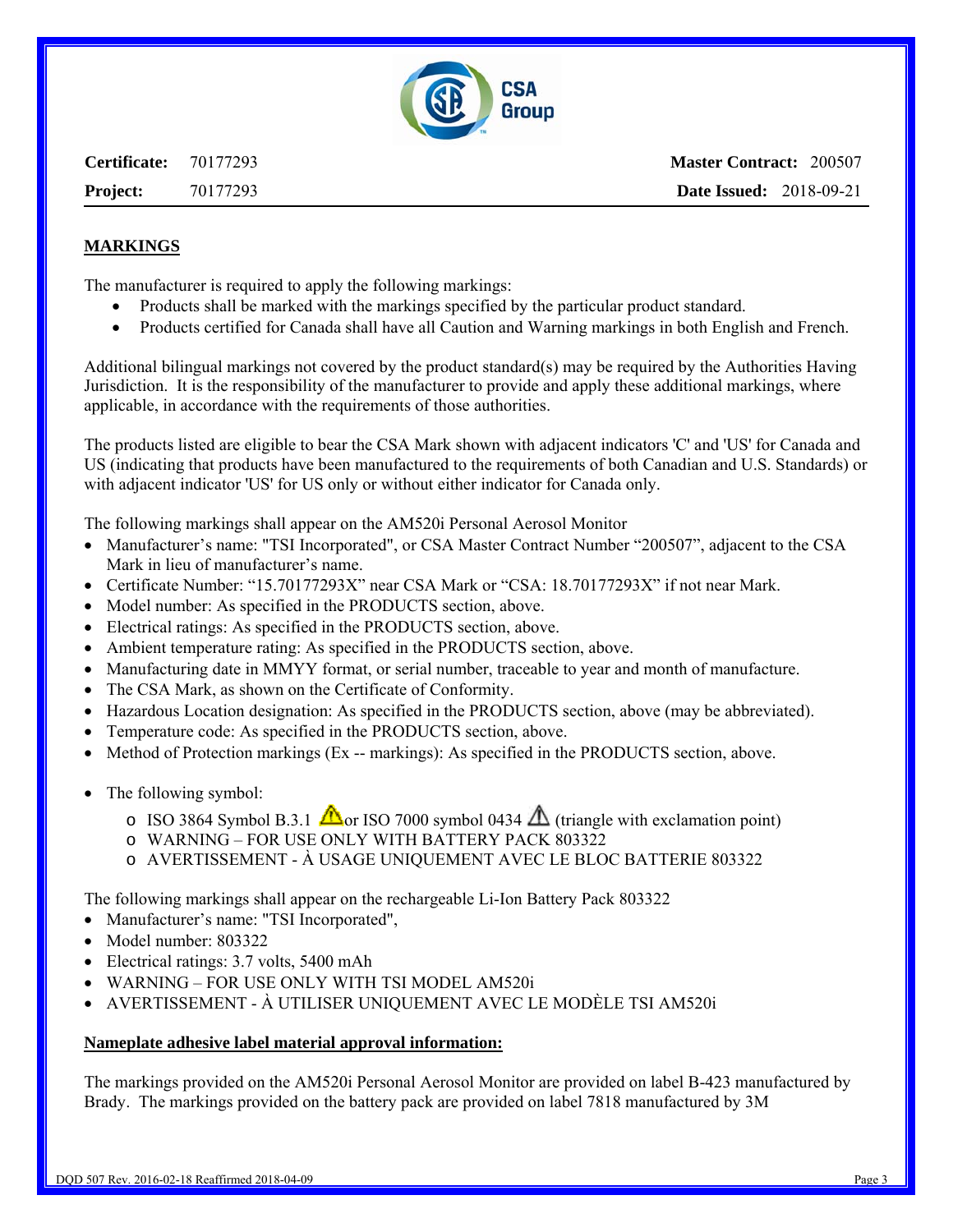

| <b>Certificate:</b> 70177293 |          | <b>Master Contract: 200507</b> |
|------------------------------|----------|--------------------------------|
| <b>Project:</b>              | 70177293 | <b>Date Issued:</b> 2018-09-21 |

Equipment is accompanied by the following documentation.

General: Technical specifications, instructions for use and details of where technical assistance may be obtained if required.

• Manufacturer's name and address

#### Equipment Ratings:

This includes equipment supply, description of I/O connections, duty cycle and operating environmental conditions.

| 1. | Pollution degree           | 2;                             |  |
|----|----------------------------|--------------------------------|--|
| 2. | Installation category      | Ш;                             |  |
| 3. | Altitude                   | $2000m$ ;                      |  |
| 4. | Humidity                   | $5 - 95\%$ .                   |  |
| 5. | Electrical supply          | 12V SELV, 2.5 A                |  |
| 6. | <b>Ambient Temperature</b> | $0^{\circ}$ C -50 $^{\circ}$ C |  |

Equipment Operation: This includes explanations of operating controls and warning symbols used, and instructions for interconnection, and cleaning and decontamination as required.

- A description of the intended use of the equipment.
- Statement that, if the equipment is used in a manner not specified by the manufacturer, the protection provided by the equipment may be impaired.
- A statement that the safety of any system incorporating the equipment is the responsibility of the assembler of the system.
- Explanation of symbols related to safety which are used on the equipment;
- ISO 3864 Symbol B.3.1 attention or ISO 7000 symbol 0434 ISO 7000 Symbol 0434 (triangle with exclamation point) with a statement that the manual must be consulted in all cases where this symbol is marked, in order to find out the nature of the potential HAZARDS and any actions which have to be taken to avoid them.
- Guidance on how to determine that the equipment is functioning correctly;

Equipment Maintenance and Service: The documentation specifies the routine maintenance and service that can be performed by the end user. And the following:

- Instructions in sufficient detail to permit safe maintenance and inspection of the equipment, and to ensure continued safety of the equipment after the maintenance and inspection procedure.
- Specification of any parts which are required to be examined or supplied only by the manufacturer or his agent.
- Instructions on the following subjects shall be provided for service personnel, as necessary to permit safe servicing and continued safety of the equipment after servicing if the equipment is suitable to be serviced: a) specific risks that may affect the service personnel.
	- b) protective measures for these risks.
	- c) verification of the safe state of the equipment after repair.